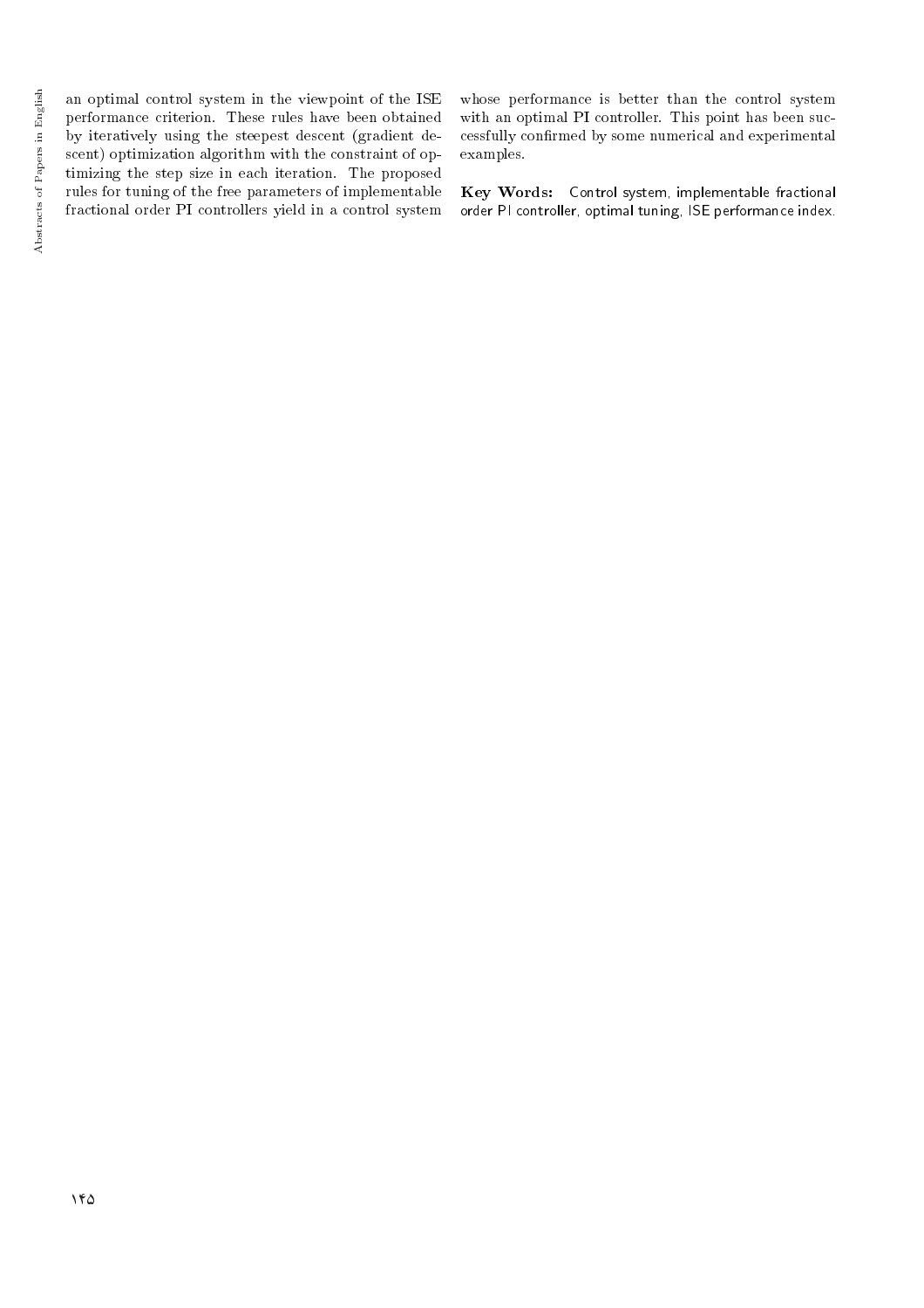# STRESSES IN AISI 1045 STEEL TURNING SHAFTS USING ARTIFICIAL NEURAL NETWORK

A. Fadaei(corresponding author)

as.fadaei@gmail.com M. Sori

sori@basu.ac.ir

## Dept. of Mechanical Engineering Bu Ali Sina University DOI:10.24200/J40.2018.10749.1406

Sharif Mechanical Engineering Journal Volume 35, Issue 1, Page 123-132, Research Note

c Sharif University of Technology

 Received 6 May 2017; received in revised form 14 October 2017; accepted 23 April 2018.

#### Abstract

These days materials can be machined and finished with newly developed tools, eliminating the need for other finishing operations such as grinding or polishing, even for dies and molds. In such cases, it is necessary to satisfy given standards of geometrical accuracy and surface roughness. In addition, the reliability or operating life of the machined products must be ensured because the residual tensile stress accelerates the progress of fatigue cracks and the fatigue life of the product is reduced. Thus, it is necessary to know the residual stress, which is induced. For example, to machine aerospace parts, in which thinness and accuracy are required, distortion and residual stress are very important issues. In fact, the machined surface layer deforms three dimensionally through the chip forming process by the effect of the corner of the tool in common turning or milling. Many industries need to produce parts with specific geometry and dimensions. Therefore, the machining process used to finish the production after processes such as casting and forging. In this process, the various operations carried out which lead to the creation of residual stresses in parts. These stresses can significantly affect the performance of parts. In this study, the effect of cutting speed and feed on residual stresses in AISI 1045 steel machining shafts was investigated. To determine the residual stress profiles, the X-ray diffraction method and electropolishing technique were used. Also, the machining process simulation and the effect of cutting speed and feed variation were performed using the DEFORM software. The results of the simulations were validated with the experimental tests. Then, the artificial neural network was applied to estimate the residual stresses using the data were obtained from the finite element analysis. At all feed, residual stress was increased by adding cutting speed. With appending feed up to 22 mm/rev, the stress was increased but from this amount onwards then there is not a signicant increment, this is more evident at the higher cutting speeds.

Key Words: Residual stress, machining, finite element method, articial neural network.

# OPTIMAL TUNING OF IMPLEMENTABLE FRACTIONAL ORDER PI CONTROLLERS BASED ON ISE PERFORMANCE INDEX

M. Ashjaee

mehrdadashjaee@gmail.com M.S. Tavazoei(corresponding author)

tavazoei@sharif.edu

## Dept. of Electrical Engineering Sharif University of Technology DOI:10.24200/J40.2018.10795.1431

Sharif Mechanical Engineering Journal Volume 35, Issue 1, Page 133-141, Research Note

c Sharif University of Technology

 Received 18 July 2017; received in revised form 24 March 2018; accepted 8 April 2018.

## Abstract

Benefiting from the great potential of the mathematical tool of fractional calculus, fractional order proportional integral (PI) controllers have been proposed as the next generations of popular PI controllers. On the other hand, the integral performance indices such as the integral square error (ISE), integral absolute error (IAE), integral time square error (ITSE), and integral time absolute error (ITAE) are commonly used in the design and evaluation of the performance of practical control systems. Considering these points, the present paper deals with the optimal tuning of the free parameters of fractional order PI controllers, to be used in control of first order plus dead time (FOPDT) processes in a unity negative control structure, on the basis of ISE performance index. Using the approach of "tuning based on the implementable form of the controller" instead of the approach of \tuning based on the ideal form of the controller" causes that no incompatibility is seen between the ideal behavior of the controller and the behavior of the implementable controller. Also, to avoid approximation error in the calculation of ISE based cost functions, algebraic relations have been used for analytically finding the values of ISE in the under study time delay control system. In fact, the main contribution of the paper is to propose simple tuning rules for implementable fractional order PI controllers with the aim of achieving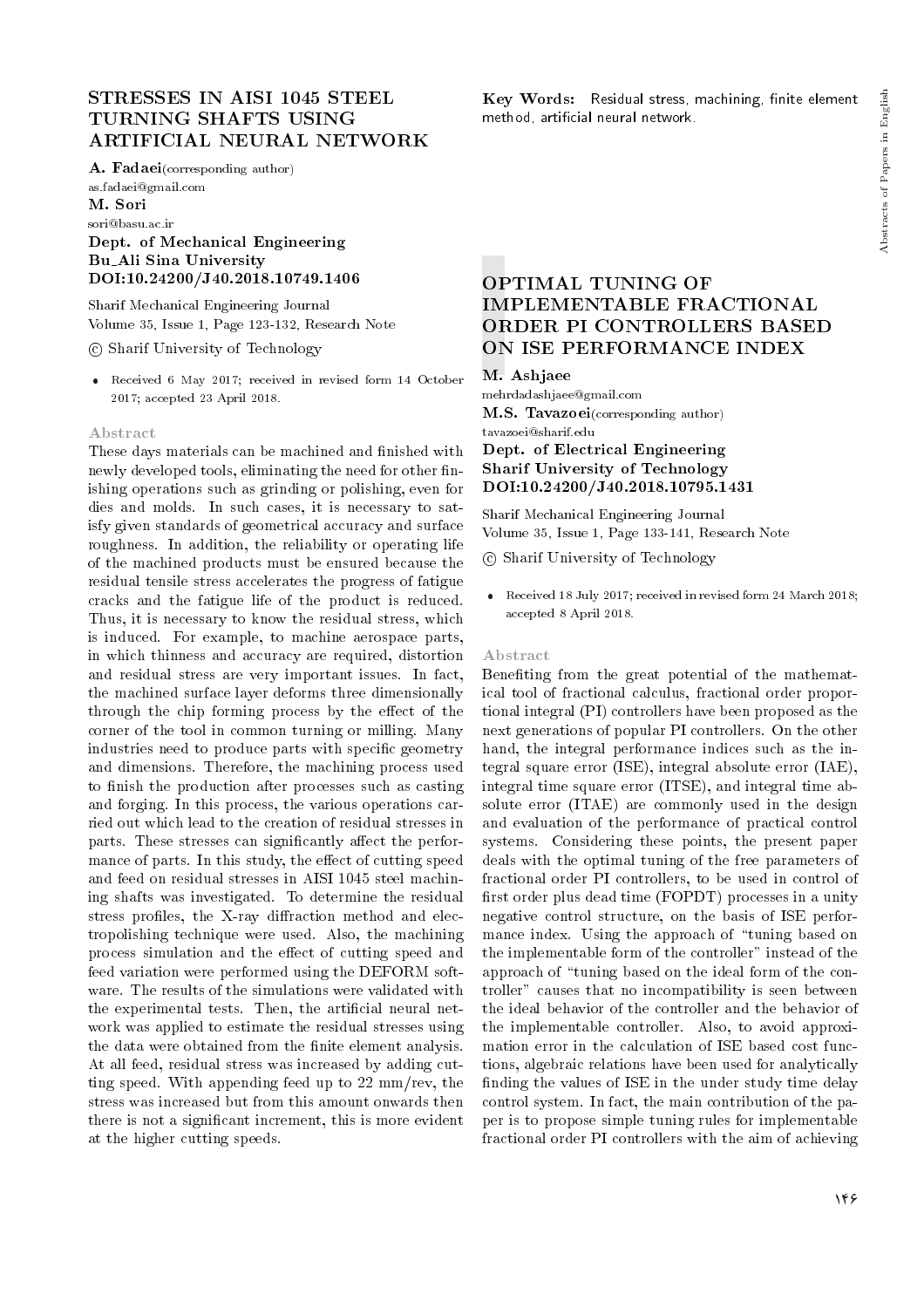# J. Mohammadvali

## samani @modares.ac.ir Dept. of Agriculture Tarbiat Modares University DOI:10.24200/j40.2018.50053.1455

Sharif Mechanical Engineering Journal Volume 35, Issue 1, Page 103-113, Original Article

- c Sharif University of Technology
- Received 10 January 2017; received in revised form 3 April 2018; accepted 17 April 2018.

## Abstract

Water crisis is occurred due to a series of challenges and problems and often caused by improper water resources management. Management of river water quality along its quantity is one of the key factors in water resources management. Unfortunately, in spite of numerous standards and regulations, there are still some violations which happen in terms of discharge of pollutants and effluents in rivers and surface water resources. There are several physical mechanisms that influence the discharged contaminants in its movement to downstream, namely advection and dispersion. Among control measures for rivers water quality management, pollution source identification is an effective way for identifying the pollutant parties beside the river. In this paper using the inverse solution of the pollution transport equation in rivers, for one-dimensional case under non-uniform flow regime, a procedure for pollution source identification is proposed. The main underlying theory is based on the Quasi-Reversibility method which solves the advection-dispersion equation by negative time steps. The method converts the ill-posed problem to a well-posed one, by adding the stabilizing term to the advection-dispersion equation. The importance of the stabilizing term is determined by its coefficient in a way that minimum required stability is satised. The method was veried by some test cases, which implies that the application of the Quasi-Reversibility method in pollution source identification in rivers can be effectively achieved.

Key Words: Inverse model, quasi-reversibility method, advection-dispersion equation, pollution source identification.

## A. Ebrahimi ebrahimi a@sharif.ir Dept. of Aerospace Engineering Sharif University of Technology DOI:10.24200/J40.2018.10740.1402

Sharif Mechanical Engineering Journal Volume 35, Issue 1, Page 115-122, Original Article

## c Sharif University of Technology

 Received 8 March 2017; received in revised form 2 July 2017; accepted 26 September 2017.

## Abstract

In recent decades, flapping-wing micro aerial vehicles (FWMAVs) have shown an increased interest for flight at low Reynolds numbers. Major components of a flapping wing system are flapping mechanism and flexible wings. The degree of wing flexibility represents an important role in the production of required unsteady aerodynamic forces of 
ight. In the present work, a simple four-bar crank-rocker mechanism transforms the rotational motion of a small electric motor to a harmonic flapping motion. The flapping frequency is controlled directly by altering the input voltage. A flexible membrane half-elliptical planform wing with a span of 100 cm, a mass of 10 grams and an aspect ratio of 6 is developed. Furthermore, a test bed is built to investigate the aeroelastic features of a flapping wing vehicle. To extract important kinematic parameters such as relative deflection, angular velocity and acceleration, a high-speed camera facility and image processing techniques are used. Results show the total normal force has two component, the inertial force which is a function of the wing mass distribution and the flapping kinematics, and the aerodynamic force caused by the 
apping motion and wing deformation. These inertial and aerodynamic forces bend and twist the wings during the 
apping motion, resulting in passive shape variation that may affect many aspects of flight performance. Maximum deflection happens mostly in the zero angle position of the wing when the wing is parallel to the horizon, in this condition combination of dynamic forces are maximum as well. In addition, by using this facility, verification of aeroelastic simulations become possible.

Key Words: Flapping wing, flexible membrane wing, aeroelastic deformation, image processing.

# EXPERIMENTAL INVESTIGATION OF AEROELASTIC DEFORMATIONS OF A FLAPPING WING WITH IMAGE PROCESSING TECHNIQUE

## PREDICTION OF CUTTING SPEED AND FEED EFFECTS ON RESIDUAL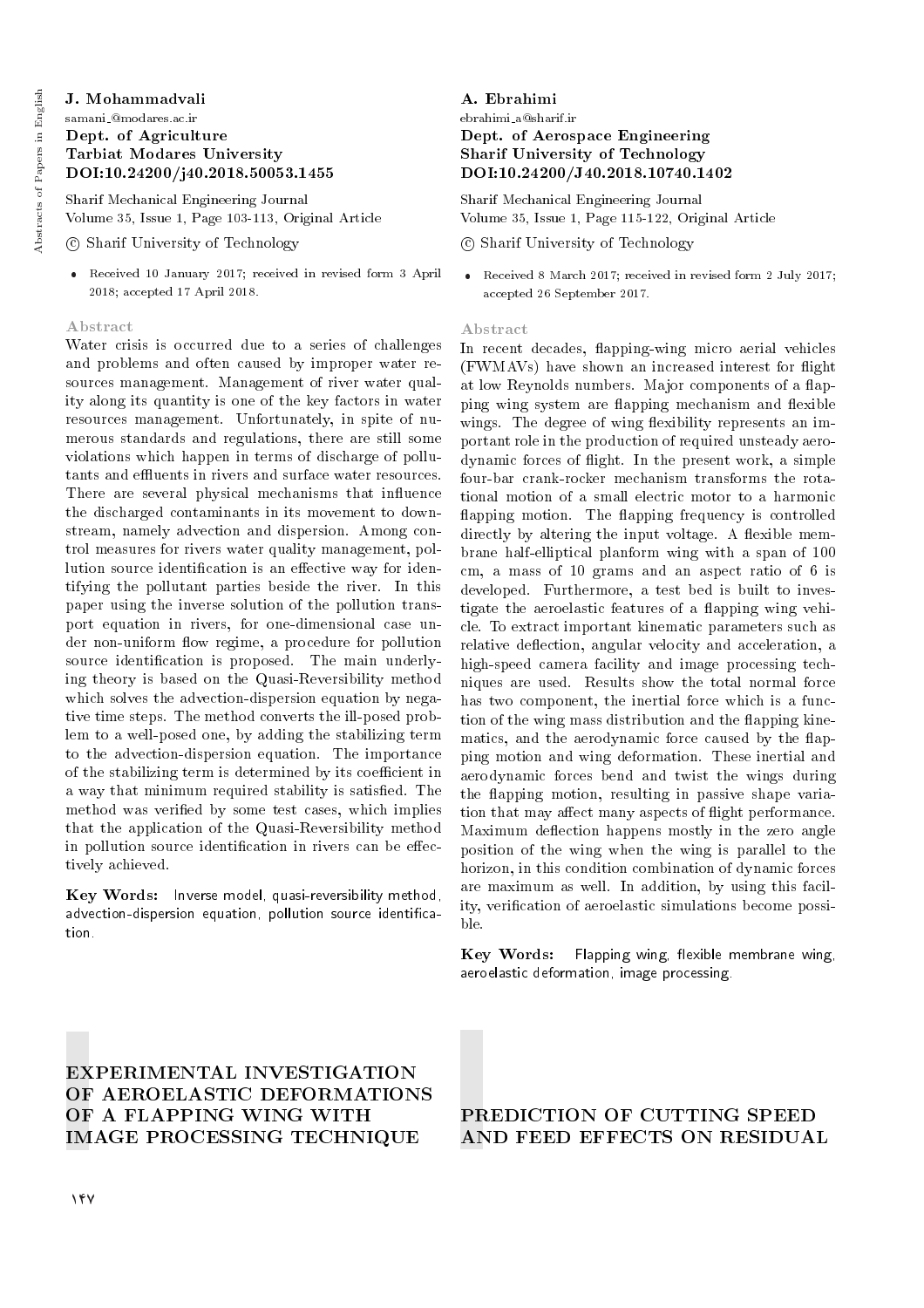and plane stress fracture toughness was investigated experimentally, by R curve method for initial aluminum, copper, magnesium and Al/Cu/Mg composite. Results showed that the value of plane stress fracture toughness depends on both strength and ductility. Also, fracture toughness of produced layered composite reached 32.1, which increased 3.24, 2.18 and 2.73 times, respectively, compared to the initial samples of aluminum, copper and magnesium. In addition to investigations of the plane stress fracture toughness, mechanical properties, fracturgraphi and microstructure investigated through uniaxial tensile test, microhardness measurement, and scanning electron microscope (SEM) and optic microscope (OM). Results of carried out tests, showed the value of ultimate tensile strength (UTS) and microhardness for Al/Cu/Mg layered composite compared to initial Al 1050, pure Cu and Mg AZ31B increased but the elongation decreased sharply, that the main cause of these increase and decrease are applied high strain and cold working. Value of ultimate tensile strength for Al/Cu/Mg layered composite received 220.3 MPa that compared to initial Al 1050 and pure Cu and Mg AZ31B, 144%, 23% and 29% enhanced, respectively. Also microhardness calculated for each layers of composite individually and for initial Al 1050, pure Cu and Mg AZ31B increased 136%, 84% and 41%, respectively. Results of SEM demonstrated that ductile fracture mechanism govern for Al and Cu layers but fracture surface of Mg layer is absolutely brittle fracture.

Key Words: Multi-Layered Al/Cu/Mg composite, cold roll bonding, fracture toughness, mechanical properties and microstructure.

Volume 35, Issue 1, Page 93-101, Original Article c Sharif University of Technology

 Received 21 November 2017; received in revised form 10 April 2018; accepted 24 April 2018.

#### Abstract

Magnetic shape memory alloys (MSMAs) are a new class of smart materials which are good candidates for energy harvester, actuator and sensor systems due to their special properties such as high reversible strain, high fatigue life and fast time response. In order to use these materials in mentioned systems, a returning mechanism is always needed to return the specimen to the initial situation. Common method in energy harvesters is applying a bias magnetic field, but in this paper, the function of returning mechanism is improved by applying a bias stress which works together with the bias field. For this purpose, the influence of exerting a compressive stress along the bias field direction on a single crystal of a magnetic shape memory alloy is addressed. This compressive stress can be caused by a pre-strain or a spring-based system. To achieve this aim, general equations of problem in 2-dimentional loading situation is derived by using existing thermodynamic-based models, and in simulation section, the effect of the biasing compressive stress on magneto-mechanical characteristics of material is investigated by altering this stress in different situations. After applying this stress, it is illustrated that the returning mechanism shows a better performance in the sense that the amount of magnetization variation of material, which influences output voltage, increases. It is also demonstrated that completely removing the bias field is impossible and the best function is in  $0.24$  tesla of magnetic field with  $0.3$  MPa compressive stress.

Key Words: Magnetic shape memory alloys, energy harvesting, bias field, returning mechanism.

# STUDY THE EFFECT OF TRANSVERSAL BIASING STRESS ON MAGNETO-MECHANICAL BEHAVIOR OF MAGNETIC SHAPE MEMORY ALLOY SINGLE CRYSTAL

H. Sayyaadi(corresponding author) sayyaadi@sharif.edu M. Hoviattalab hoviat@sharif.edu M.M. Mehrabi meisam.mehrabi93@gmail.com Dept. of Mechanical Engineering Sharif University of Technology DOI:10.24200/J40.2018.10827.1446

Sharif Mechanical Engineering Journal

# INVERSE SOLUTION OF THE ADVECTION-DISPERSION EQUATION IN RIVERS FOR POLLUTION SOURCE IDENTIFICATION

M. Loushabi m.loushabi@modares.ac.ir M. Mazaheri(corresponding author) m.mazaheri@modares.ac.ir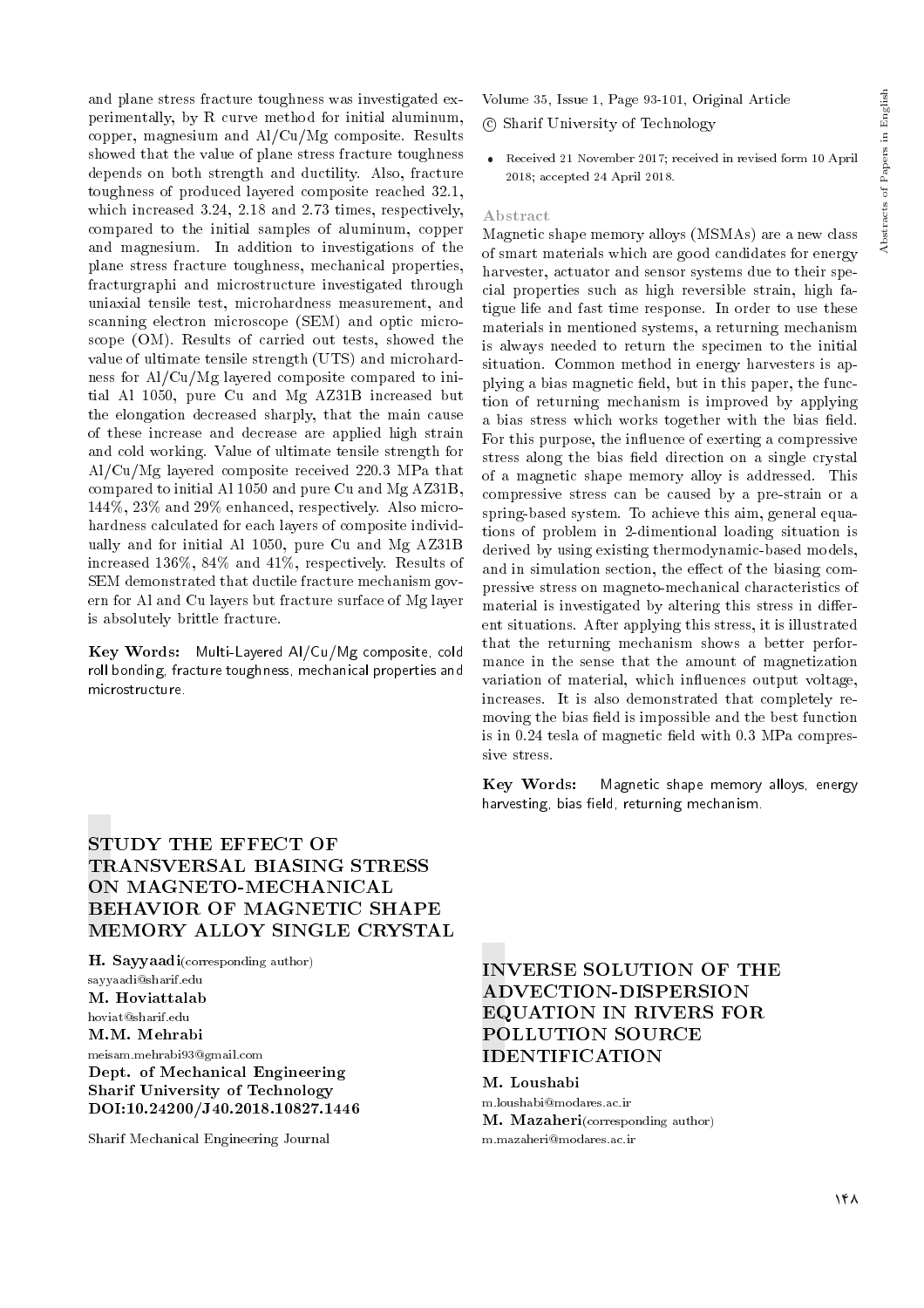F. Farhadzadeh(corresponding author) arhadzadeh@mut-es.ac.ir Faculty of Marine Engineering Malik-Ashtar University of Technology M. Salmani Tehrani tehrani@cc.iut.ac.ir Dept. of Mechanical Engineering Isfahan University of Technology M. Tajdari me-tajdari@iau-arak.ac.ir

Dept. of Mechanical Engineering Arak Branch, Islamic Azad University DOI:10.24200/J40.2018.10818.1444

Sharif Mechanical Engineering Journal Volume 35, Issue 1, Page 71-81, Original Article

c Sharif University of Technology

 Received 16 October 2017; received in revised form 1 January 2018; accepted 4 March 2018.

#### Abstract

This paper deals with experimental and numerical studies of fracture behavior of Al. 5083-H321 alloy, under uniaxial and biaxial tensile loadings. In order to experimentally investigate biaxial fracture behavior, cruciform specimens were prepared using electrochemical method, based on Lionel proposed model. The specimens were gridded by electrochemical etching method. A dependent biaxial tension mechanism was also designed and fabricated with relatively high precision machining methods. Installing the mechanism on an INSTRON-1343uniaxial machine, the experimental biaxial tests were performed at ambient temperature and strain rate of 0.0003  $sec^{-1}$ . Different aspects of the facture behavior, which may be of more interest to study, include initiation and development of fracture pattern, fracture path on the specimen section, and the force diagram for each of the arms. ABAQUS commercial software was utilized to simulate the biaxial tension test. Damage model was incorporated into the FE simulations to enable the FE model to capture the fracture occurrence in the cruciform specimen. Displacement loading with different ratios was applied to the specimen arms in the FE model to study the effect of loading ratio on the fracture of the material. Experimental and numerical results for location of crack initiation, path of crack growth and also the arms force diagram were compared and a good correlation was observed between. The experimental results reveal that the fracture grows along the corner-to-corner diagonal line, in the test section zone of the specimen. Simulation results show that minimal strains occur in the test section zone, near the arms. Experimentally measuring the fracture stress is one of the great challenges, and hence, numerical simulation would be very useful in this regard. Maximum of stress gradient in the simulation results is observed along

the corner-to-corner direction, in the test section zone. Based on the simulation results, some fracture biaxial points were obtained in the first quarter of the biaxial stress plane subspace. These fracture stress point can be used to determine the material fracture loci in the first quarter of the biaxial stress plane subspace.

Key Words: H321, biaxial loading, forming limit stress diagram fracture (FLSD). Cruciform specimen, Al. alloy 5083-

# EXPERIMENTAL EVALUATION OF FRACTURE TOUGHNESS FOR MULTI-LAYERED AL/CU/MG COMPOSITE PRODUCED BY COLD ROLL BONDING PROCESS

A. Sheikhi

ash 7800@yahoo.com D. Rahmatabadi davood.rahmatabadi@yahoo.com Dept. of Mechanical Engineering Iran University of Science and Technology M. Tayebi moslem.tayyebi1990@gmail.com Dept. of Materials Engineering Sahand University of Technology R. Hashemi(corresponding author) rhashemi@iust.ac.ir Dept. of Mechanical Engineering

Iran University of Science and Technology DOI:10.24200/J40.2018.10831.1448

Sharif Mechanical Engineering Journal Volume 35, Issue 1, Page 83-92, Original Article

c Sharif University of Technology

 Received 15 November 2017; received in revised form 20 January 2018; accepted 5 February 2018.

#### Abstract

In recent years, multi layered composite have been attention of many researchers and different industries. Cold roll bonding (CRB) is one of the method for produce layered composite that compared to other composite manufacturing methods are more economically and have the ability to produce layered composite with different material. In the present study, Al/Cu/Mg layered composite was produced through CRB method at room temperature, without lubricant and via using laboratory rolling machine by applying 60% reduction in thickness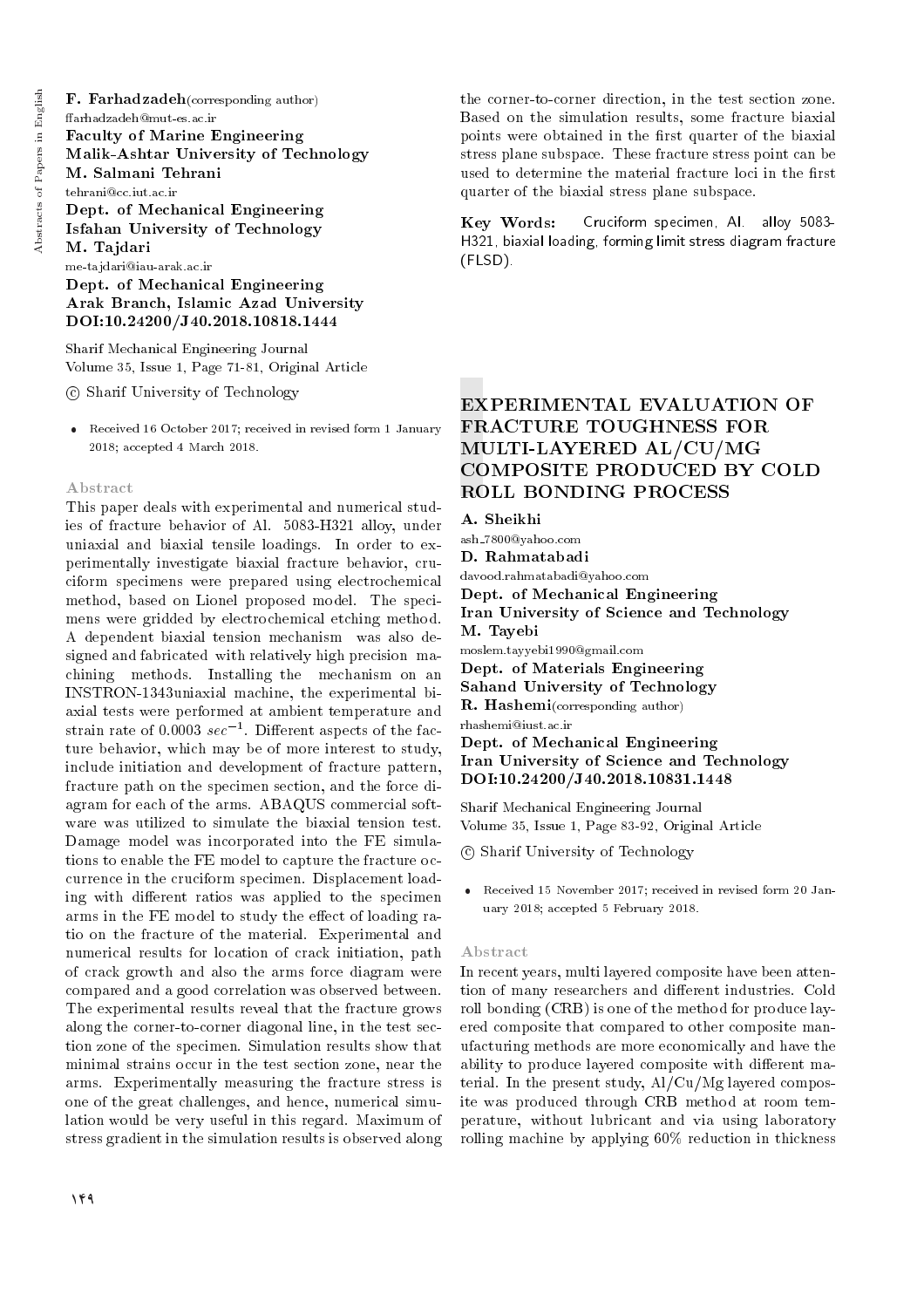and depth and the flyer plate is moved rapidly to collide with the base plate to generate bonding. The energy required to move the flyer plate, is produced by plasma pressure created by laser impact on the surface of the flyer plate. The main advantage of this connection is its capability to attach two dissimilar metals in order to enhance physical, chemical, or mechanical properties on one side of a cheaper metal.

Same as other welding methods, it is very important to forecast and optimize the weld quality obtained by this process. Hence, finite element method using ABAQUS software, was employed to simulate the laser welding or cladding process in this research and veried by experimental data. Impact speed, serration angle and depth are the main affecting parameters on weld quality. Therefore, multi-objective particle swarm optimization (MOPSO) algorithm for a certain thickness of the flyer plate was utilized to maximize the welded area of two plates and minimize the cost of machining the base plate for making serration using the data generated by finite element analysis, linked to MATLAB for optimization of these objectives. The optimization results indicate an increase in joined area at the connection point as well as reduced number of grooves which leads to decrease in manufacturing cost.

Key Words: Laser shock welding, cladding, weldability window, multi-objective particle swarm optimization.

# NUMERICAL ANALYSIS OF GROWING THE DUCTILE DAMAGE IN STRUCTURES REINFORCED BY SMA USING CONTINUUM DAMAGE MECHANICS APPROACH

## M. Baghani

baghani@ut.ac.ir

M. Rezaee

mohammadmekanik88@gmail.com M. Ganjiani(corresponding author) ganjiani@ut.ac.ir

## Dept. of Mechanical Engineering University of Tehran DOI:10.24200/J40/2019.20838

Sharif Mechanical Engineering Journal Volume 35, Issue 1, Page 61-70, Original Article

c Sharif University of Technology

 Received 29 August 2017; received in revised form 20 November 2017; accepted 5 December 2017.

#### Abstract

In general, materials include micro-cracks and small holes which is created during the manufacturing process. The growth of these micro-cracks leads to degradation of mechanical properties and resulting in deterioration of the materials. Continuum damage mechanics is the new field of failure criteria which survey the behavior and responses of weakened material during the complete process of deterioration of material. This method de fines the damage growth with an internal variable and can be used to predict the failure behavior of many materials such as metals, composites, polymers, and so on. Shape memory alloys have unique features, such as, having memorable properties, being super elastic and being energy absorber, which led to new applications in science and engineering research. Super elastic property accompanies with a lot of energy absorption during creating a Hysteresis loop. In this research, we examine mechanical behavior of materials reinforced with smart alloy in the context of environmental damage mechanics. Simulation and experimental results were very close. The considered structure is a notched piece of aluminum which is reinforced by the smart alloy. This material is notched because when the smart alloy reaches to its maximum reversible strain, damage variable reaches to its critical value due to the stress concentration. Accordingly, in this case, the effect of existence of the smart alloy is studied to find how it reduces the growing of the damage. Simulation of the mentioned structure is performed with Finite Element Analysis, where the structure was modeled under longitudinal loading. UMAT code of Lemaiter model, was developed for behavioral properties with damaged aluminum, UMAT code of Brinson model was used for behavioral properties of shape memory alloy. Simulation results suggest that different behavioral aluminum with aluminum reinforced by SMA. Existence of smart alloy on the aluminum substrate reduces the damage evolution and the structure fails in higher loadings. Also, the simulation results showed that reinforcing materials such as aluminum with shape memory alloys, up to the failure, are suitable choices for cyclic loading.

Key Words: Continuum damage mechanics, lemaitre model, shape memory alloys, brinson model, UMAT.

# DETERMINING OF FORMING LIMIT STRESS DIAGRAM FOR AL5083-H321 ALLOY BY CRUCIFORM SPECIMEN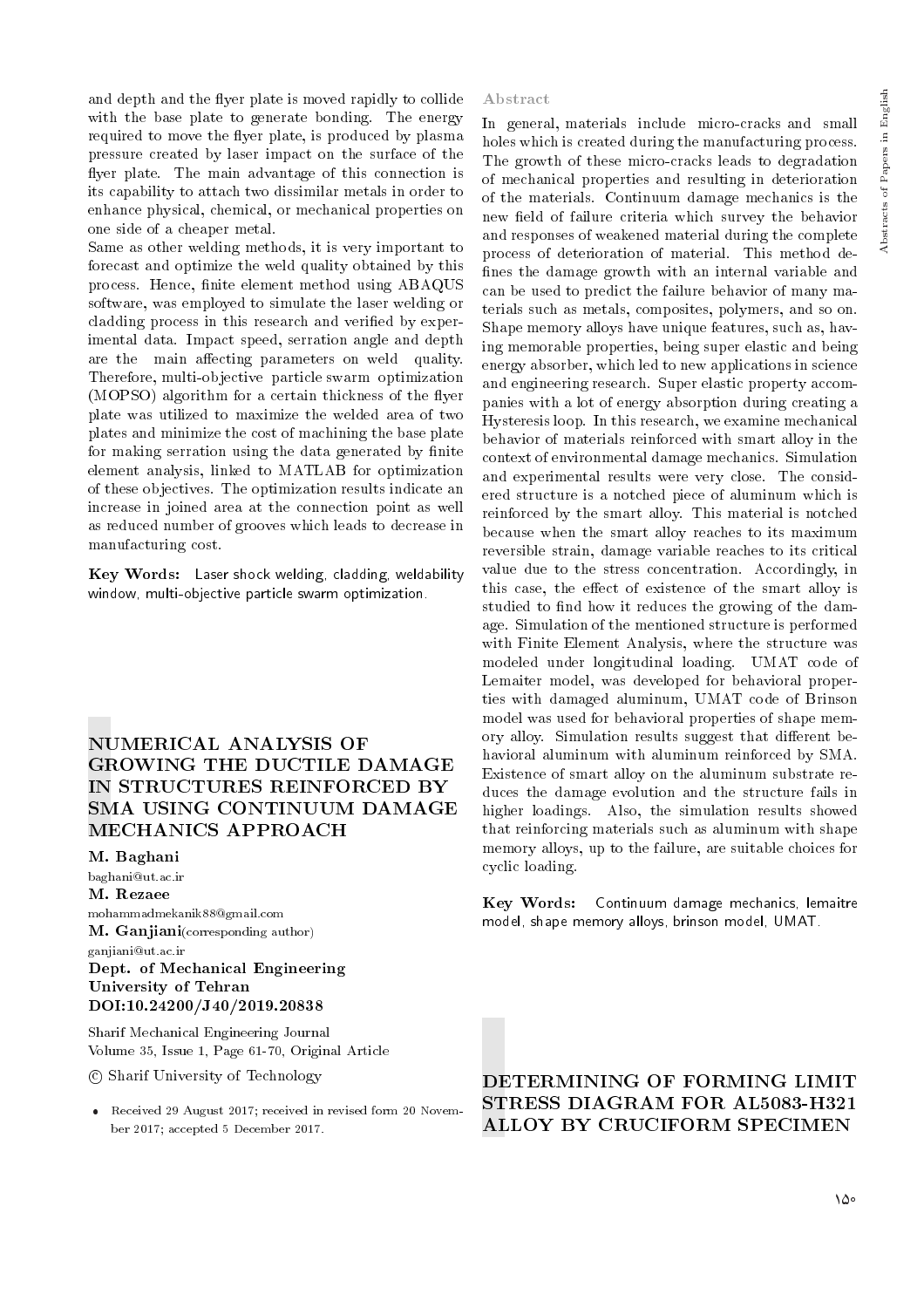# BY THE BUBBLE FORMATION IN VERTICAL COLUMN

E. Habibi Siyahpoosh ehabibi.s@gmail.com M.R. Ansari(corresponding author) mra 1330@modares.ac.ir Dept. of Mechanical Engineering Tarbiat Modares University DOI:10.24200/J40.2017.10769.1420

Sharif Mechanical Engineering Journal Volume 35, Issue 1, Page 43-51, Original Article

c Sharif University of Technology

 Received 20 May 2017; received in revised form 26 August 2017; accepted 20 December 2017.

#### Abstract

Two-phase flow systems analysis data are rear and cause major problems as efficient prediction in operation and control of the system or delay in identifying system parameters behavior.Analysis of the pressure waves through transient conditions can be an effective method to achieve precise results.

In the present article, the bubble formation was studied using computational fluid dynamics (CFD) and the acoustic finite element method (FEM). The simulation conducted to obtain the aerodynamic noises generated by initiation and separation of bubbles in a vertical column. A Transient three-dimensional model is developed based on VOF method for tracking interface of two phases and large eddy simulation (LES) for an accurate calculation of pressure fluctuations. The model is simulated with the aid of the commercial software AN-SYS FLUENT based on the finite volume method. To obtain convergence the implicit body force treatment is taken into account PISO algorithm is used to calculate a consistent result between velocity and pressure field. Pressure is discretized with PRESTO scheme. The RANS solution is used to calculate the initial flow field. In this case momentum is discretized with the second order upwind scheme and the geometric reconstruction scheme has been used as the volume fraction discretization scheme.

Due to the importance of interface tracking in sound sources recognition and the problems which occur during adding LES model in the simulation, different interface reconstruction methods has been compared. High Resolution Interface Capturing scheme (HRIC) is selected as the best method.

The Fofwcs Williams and Hawking (FWH) equation is used as an extension of the classical Lighthill aerodynamic acoustics for predicting far field noises. Sound sources are extracted by taking samples of pressure fluctuations from Wall penetration and virtual plane that is defined parallel to flow. These sources are investigated in the moment of separation and formation of bubble. In

this paper are concluded that the largest fluctuation occur during necking of bubbles, while the smallest bubble produced the biggest peak in acoustic fluctuation curves. Besides time analysis, the pressure fluctuation is transferred from time domain to frequency by Fourier transform method and spectral analysis is performed on the data. The spectral analysis are compared to experimental results to better understand the effects of turbulence models, flow rate and methods of taking sample on the acoustic frequency response. The spectra of the filtered acoustic data (at airflow rate of 240 lit/min) shows a peak at about 40 Hz and is shown frequency response increases by the decrement of flow rate in bubbly flow. In this research frequency merge of two bubbles is demonstrated at 800 Hz and frequency response is used to estimate the bubble size.

Key Words: Two-phase flow, acoustic waves, lighthill analogy, noise emissions.

# OPTIMIZATION OF CLADDING USING LASER SHOCK WELDING BY MULTI-OBJECTIVE PARTICLE SWARM ALGORITHM

#### M. Babaeeian

mehrdadbabaeeian@gamil.com S. Golabi(corresponding author) golabi-s@kashanu.ac.ir

Dept. of Solid Mechanics Faculty of Mechanical Engineering University of Kashan DOI:10.24200/J40.2019.20841

Sharif Mechanical Engineering Journal Volume 35, Issue 1, Page 53-59, Original Article

c Sharif University of Technology

 Received 5 July 2017; received in revised form 4 November 2017; accepted 21 November 2017.

## Abstract

Laser shock welding process has recently attracted the attention of many researchers. Similar to explosive and magnetic welding, this process may also be used for impact welding using solid state welding principle. Impact welding is based on the influence of high-velocity collision of two base metals and generation of metallurgical atomic bonding in the solid phase at the contact area at ambient temperature. This process is also used to clad a sheet metal with a thin layer of other metal, named flyer plate. The base metal is serrated with certain angle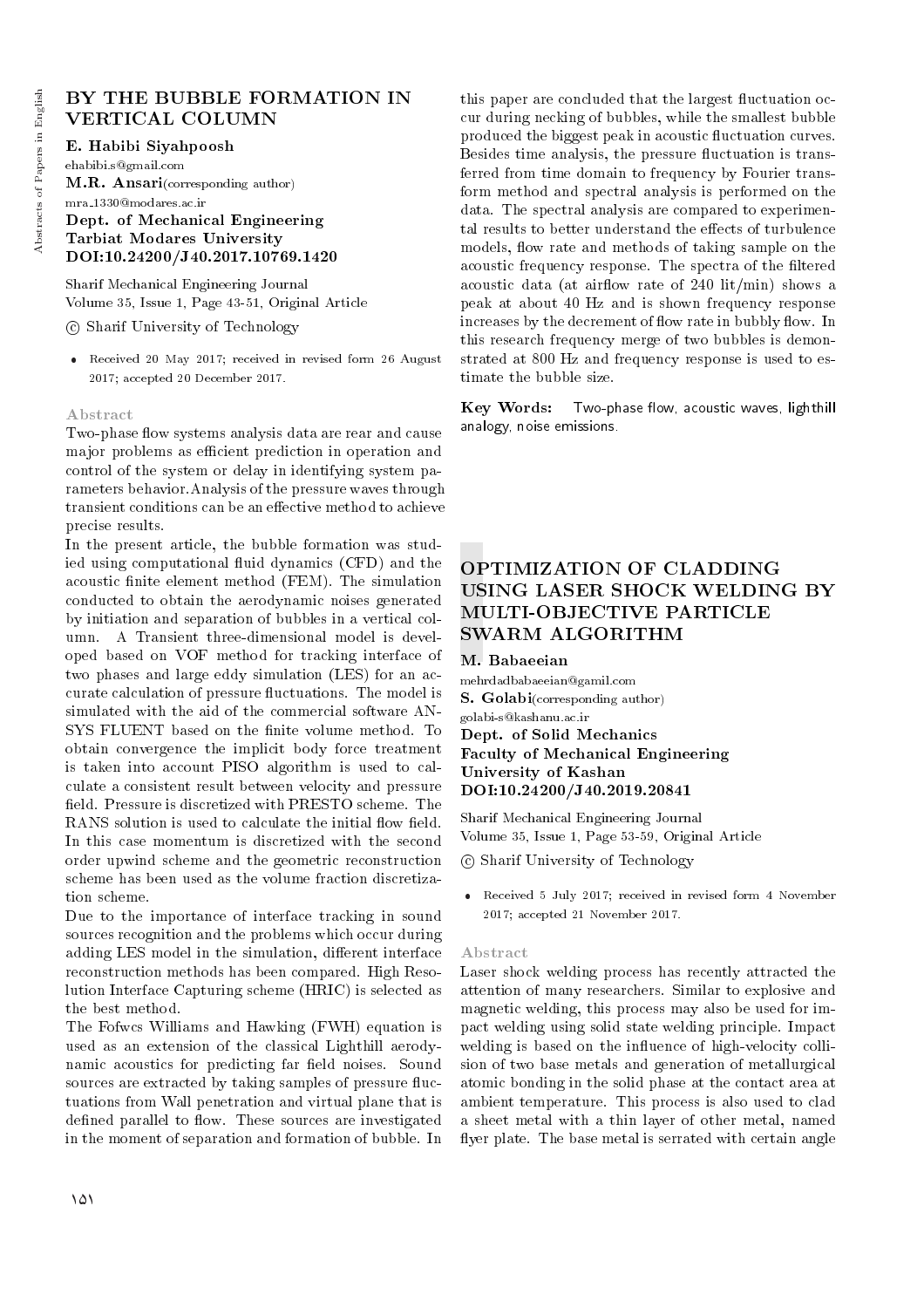#### Abstract

Recently exploiting the methane in comparison with the hydrogen as a coolant fluid in launch vehicles captured the interest of space propulsion research community. A few of the main advantages are: it is denser and lowercost, and it has a lower storage cost. Recognition and analyzing the thermal behavior of coolant flow in regenerative cooling paths are of great importance in the optimum design and performance enhancement of air vehicle engines. In the present study, near-critical fluids heat transfer under supercritical pressure and close to pseudocritical temperature conditions are investigated. Thermal behavior of cryogenic coolant fluids in the regenerative cooling channels is also analyzed. Solving equations and simulations of fluid flow are conducted with a commercial CFD package, which contains applications and utilities for finite volume solvers. This software gives the possibility to use the self-developed objectoriented C++ programming for applying the boundary conditions, the state equation, and transport properties. Furthermore, coolant flows of methane and hydrogen in the transcritical and supercritical regimes inside the three-dimensional cooling channels are studied. Solver validation is performed through simulation of hydrogen in the uniformly heated circular channel. Further, real gas equations of state and transport property relations in transcritical and supercritical regimes have been explored. Also due to the signicance of the nearwall phenomena inside coolant channels, the accuracy of Spalart-Allmaras and k-03c9 family turbulence models are compared with each other and numerical results are validated with experimental data. In the cooling channels with high heat fluxes, heat transfer from the hot wall to the coolant fluid suffers in some areas and thus the wall-temperature increases. One observes that the transcritical regime and heat transfer deterioration regions through the behavior of specific heat at constant pressure, transport property and thermodynamic parameters of coolant fluid could be identified.

Key Words: Transcritical methane, heat transfer deterioration, real gas equation of state, cryogenic fluid.

# THE EFFECTS OF OBJECTIVE FUNCTION COMPUTATION METHOD ON DESIGN OPTIMIZATION OF TRANSONIC AIRFOILS USING ENHANCED GENETIC ALGORITHM

# M. Nemati

meisamnemati@aut.ac.ir A. Jahangirian(corresponding author) ajahan@aut.ac.ir

## Dept. of Aerospace Engineering Amirkabir University of Technology DOI:10.24200/J40.2019.20839

Sharif Mechanical Engineering Journal Volume 35, Issue 1, Page 33-42, Original Article

- c Sharif University of Technology
- Received 15 May 2017; received in revised form 29 August 2017; accepted 5 December 2017.

## Abstract

One of the fundamental problems in aerodynamic shape optimization with Genetic Algorithm (GA) and numerical flow solution is the computational time required to obtain the optimum airfoil. This is mainly due to the large number of flow solution calls that contributes the majority of the total computational time in an optimization process. In transonic flows the computational cost will further increase due to the existence of shock wave and flow instabilities especially when the fitness function is calculated by solving full Navier Stokes equations. Thus, one simple idea could be using the inviscid flow solution instead of viscous flow one. Thus, the purpose of the present paper is to study the effects of the flow viscosity on the optimum airfoil and investigate the possibility of using inviscid flow solution for objective function calculation instead of expensive viscous solver. The modied PARSEC parameterization method is used for airfoil shape modeling that is able to generate airfoils with divergent trailing edge suitable for viscous flow calculations. The linear and torsional spring analogy are used simultaneously for moving computational grids. The optimization process used an adaptive range Genetic Algorithm for obtaining the optimum geometry in the less number of generations. The fitness function is calculated by solving the compressible flow equations using a cell centered finite volume scheme on unstructured grids. The time integration is also carried out using a dual time implicit approach. A two equations k-e turbulence model is also used for high Reynolds number flow computations. The results show that the optimum geometry at real transonic flow conditions can only be achieved when viscous effects are fully considered in the fitness function computations. They also show that using the viscous flow solution for fitness calculation can increase the objective function by about 70% in comparison with the inviscid optimum airfoil.

Key Words: Aerodynamic optimization, viscosity effect, genetic algorithm, transonic flow, grid movement.

ACOUSTIC ANALYSIS OF AERODYNAMIC NOISES CAUSED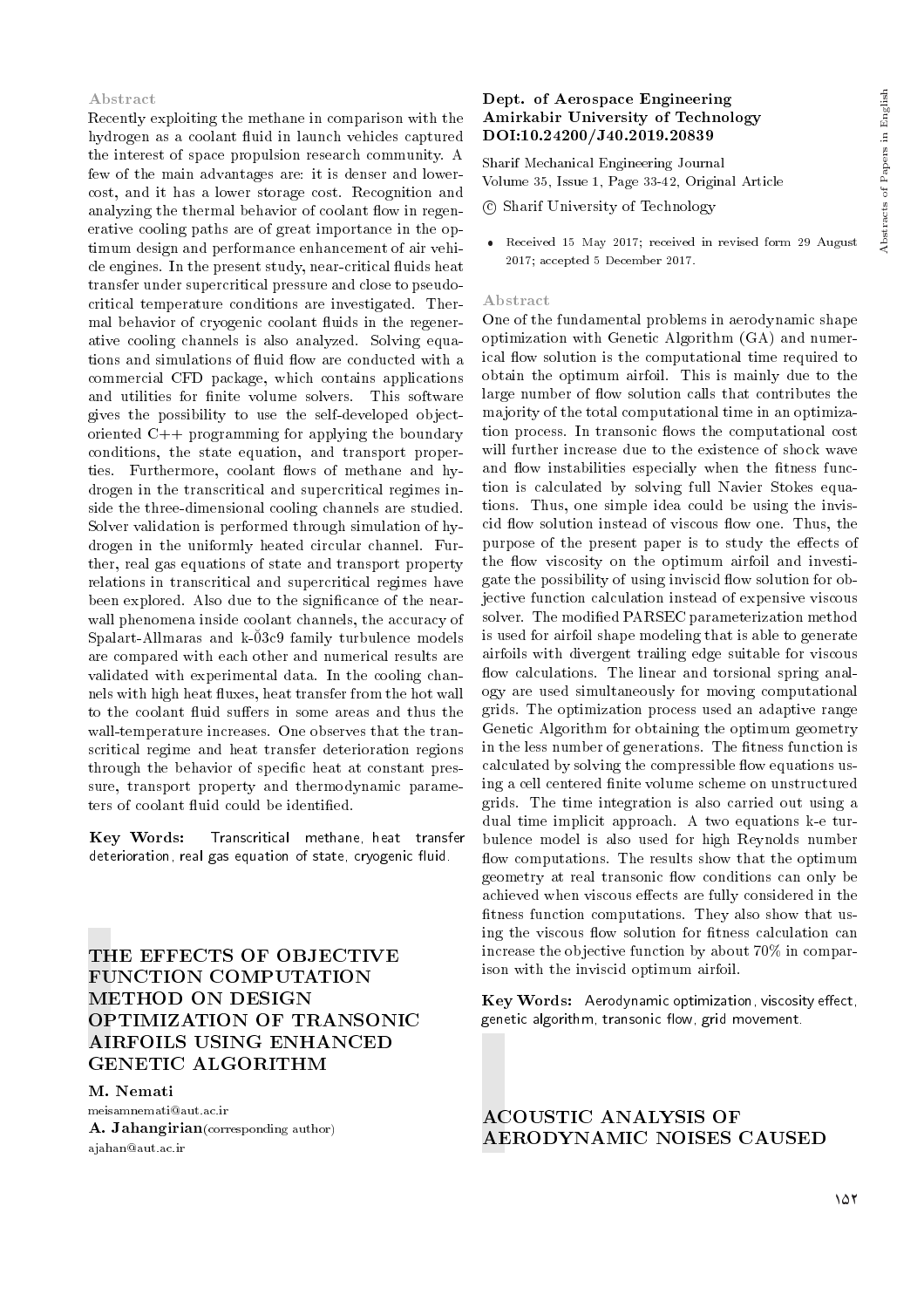produces heat that as heat source for the Stirling engine use Stirling engine work and begin to produce mechanical work. The hybrid system consists of molten carbonate fuel cell and Stirling engine has been recently put more emphasis on it and somehow it can be regarded as clean energy and new. In this paper, MAT-LAB software was used to optimize the genetic algorithm that yields the highest percentage of hybrid systems is  $84.71\%$ . Following the first review of the work and efficiency of irreversible and reversible work and the efficiency of the hybrid system and each of its components described above. And then the molten carbonate fuel cell voltage in a state of irreversible and reversible pay. 87.60% efficiency hybrid system in its irreversible and reversible mode with a maximum working reversible molten carbonate fuel cell is 94.21% and that the returns in terms of temperature between the temperature of 800 K to 1100 K hybrid systems for molten carbonate fuel cell integration mode and a certain uniformity.

Key Words: Optimization, thermodynamic analysis, integration, molten carbonate fuel cells, stirling engines.

# IDENTIFICATION OF STATE SPACE DYNAMICS OF A FIXED-WING AERIAL VEHICLE WITH NEURAL NETWORKS USING FLIGHT TEST **DATA**

A. Banazadeh(corresponding author) banazadeh@sharif.edu H. Nobahari nobahari@sharif.edu Y. Seifouripour yseifouri@ae.sharif.edu Dept. of Aerospace Engineering Sharif University of Technology DOI:10.24200/J40.2019.20840

Sharif Mechanical Engineering Journal Volume 35, Issue 1, Page 13-22, Original Article

c Sharif University of Technology

 Received 6 May 2017; received in revised form 21 August 2017; accepted 7 November 2017.

## Abstract

Most of the Unmanned Aerial Vehicles (UAVs) fly at low speed and low Reynolds number regimes and may have complex nonlinear dynamics. Hence, using available aerodynamic and propulsion software is not always reliable. On the other hand, dynamic modeling of UAVs

by experimental test data is expensive and time consuming. For this reason, dynamics identification is a simple and useful solution. In the current study, the dynamic model of a fixed-wing UAV has been identified using flight test data. The UAV has a canard configuration and is powered by an internal combustion engine with a xed pitch propeller. Because of longitudinal and lateral dynamic coupling, due to rotary propeller and polyhedral wing, a multi-input multi-output (MIMO) dynamic model in the state space form has been identified. The identification process has been performed by two scenarios. At first, dynamics is identified in a way that it can be used for investigation of stability as well as designing MIMO controllers. This model can also be used in online investigation of instrument degradation and faults. The aim of the next scenario is to identify the dynamic model which can be used in software simulation. The identied dynamic models are also validated with the test data that is logged in a second flight test. The UAV dynamics has also been identied by the SSEST method, which is a MIMO identification technique and estimates the state-space model using time or frequency domain data. The results show that the presented method is simple but effective and fast enough to be used for online identication of aerial vehicles and other mechanical systems. The quality of the system identication by the linear neural networks is appropriate and comparable with other MIMO identification techniques and the proposed model is robust against the noise and uncertainties, which can predict all flight parameters.

Key Words: Linear neural network, multi-input multioutput identification, UAV dynamics, state space identification.

## THERMAL BEHAVIOR ANALYSIS OF NEAR-CRITICAL CRYOGENIC FLUIDS IN COOLING CHANNELS

A. Ebrahimi(corresponding author) ebrahimi a@sharif.ir M. Shokri

shokri maryam@ae.sharif.ir

## Dept. of Aerospace Engineering Sharif University of Technology DOI:10.24200/J40.2018.10779.1425

Sharif Mechanical Engineering Journal Volume 35, Issue 1, Page 23-31, Original Article

c Sharif University of Technology

 Received 11 September 2017; received in revised form 7 August 2017; accepted 9 October 2017.